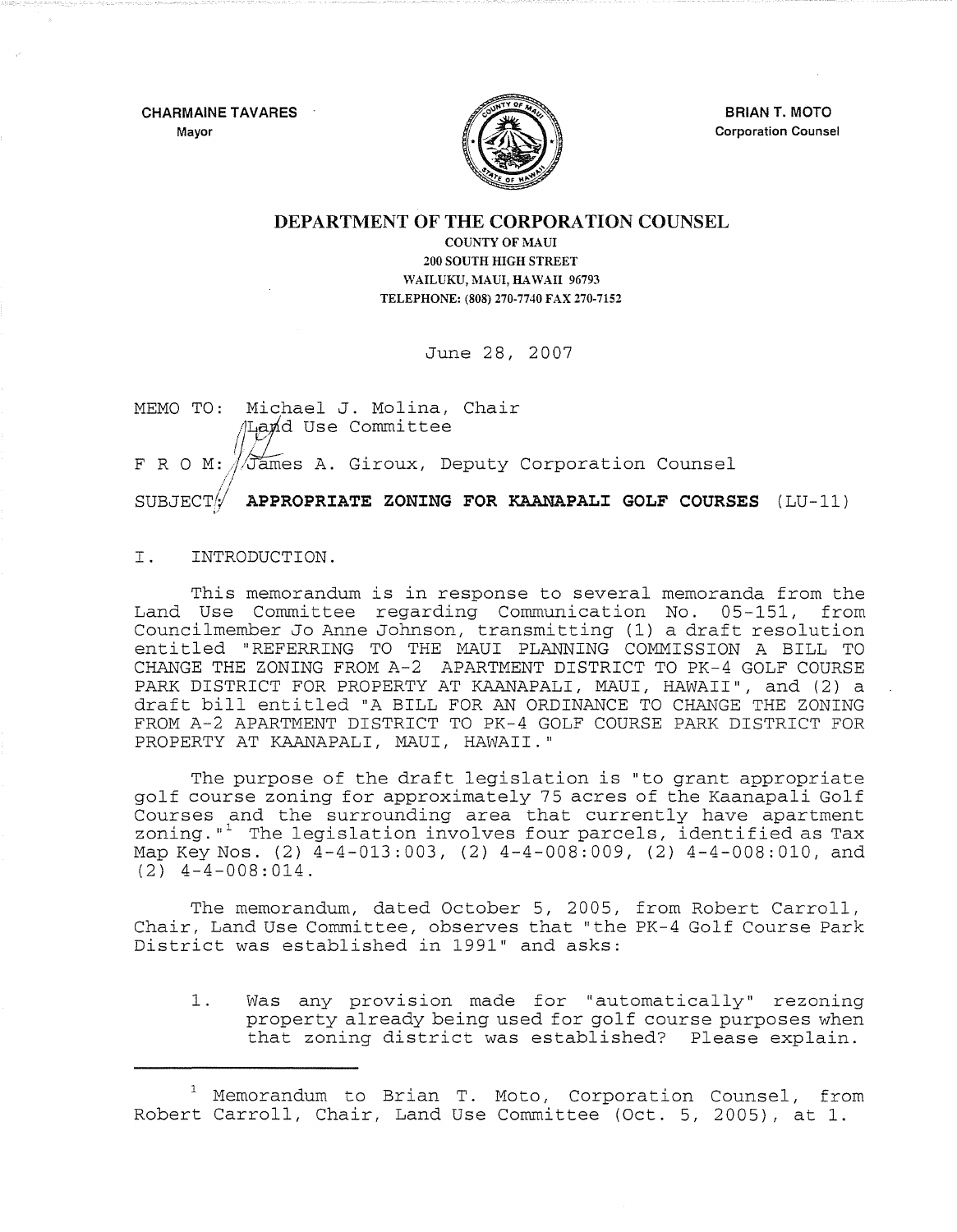> 2. Has your Department issued a written opinion concerning "automatic" rezoning of property upon the establishment of a new zoning district? If so, please provide a copy of the opinion.

The memorandum, dated December 1, 2005, from Robert Carroll, Chair, Land Use Committee, asks the following:

- 1. May I, therefore, request your further response to the questions posed in my October 5, 2005 correspondence to the Planning Director, as revised to take into account the comments made at the meeting:
	- a. No metes and bounds descriptions for the subject parcels have been attached to the<br>draft bill. Please advise whether the Please advise whether the property descriptions attached as Exhibit "1" to the draft bill are sufficient, or whether revised property descriptions should be provided.
	- b. If the latter, should such revised property descriptions be provided prior to any consideration by the Maui Planning Commission Council passes an appropriate resolution referring the draft bill to the Maui Planning Commission)?
- II. ORDINANCE NO. 2031 (1991) INCORPORATED AN "AUTOMATIC" ZONING PROVISION THAT REZONED CERTAIN LANDS PK-4 GOLF COURSE PARK DISTRICT.

Section 8 of Ordinance No. 2031 (1991) reads as follows:

All land for golf course use in a State agricultural district, and County-zoned agricultural, interim, residential or hotel district as defined by chapters 19.30, 19.02, 19.08 and 19.14 of the Maui County Code, respectively, for which (a) grading permits were lawfully issued, fully comply with all requirements of law, and where substantial changes in the land have already occurred evidenced by final grading, seeding and maturation of the landscaping, as of the effective date<br>of this ordinance, (b) building permits, special this ordinance, (b) building permits, special management area use permits, or planned development approvals were lawfully issued and which fully comply approvais were fawfully issued and which fully comply<br>with all requirements of law as of the effective date of this ordinance, or (c) building permits, special management area use permits and planned development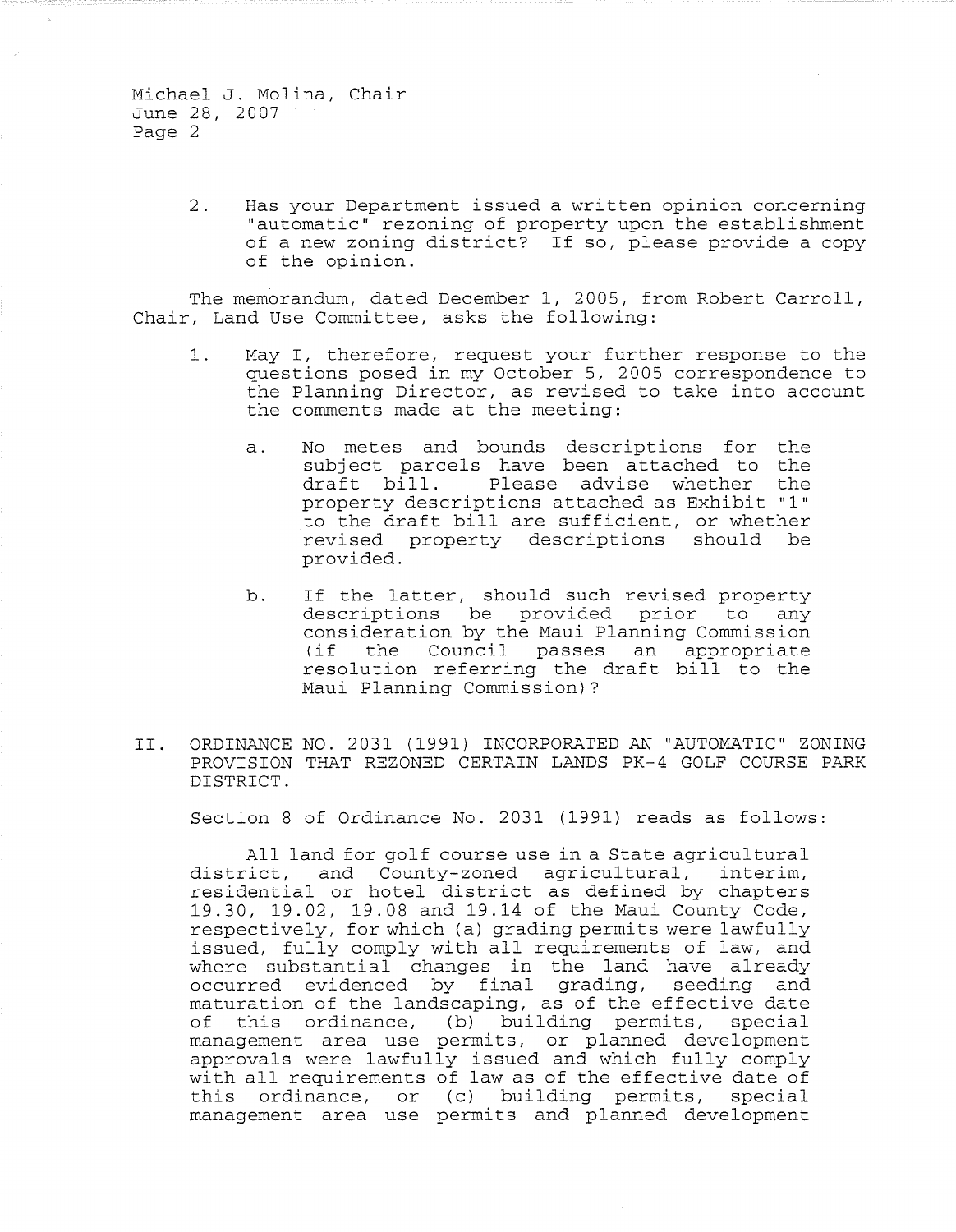> applications were properly filed, though not yet issued, and which fully comply wi th all requirements of law as of the date of first reading of this ordinance, **shall be rezoned on the County zoning maps to the PK-4 district,**  shall be exempt from the provisions of section 19.615.050 and shall be redesignated on the appropriate community<br>plan to park. (Emphasis added.) (Emphasis added.)

Under Section 8-8.3 of the Revised Charter of the County of Maui (1983), as amended, the Planning Director administers and enforces zoning ordinances and zoning maps.<sup>2</sup> The Planning Director has determined that one of the subject lots, Lot 3, identified as Tax Map Key No. (2) 4-4-013:003, was zoned PK-4 Golf Course Park<br>District pursuant to Section 8 of Ordinance No. 2031 (1991). In District pursuant to Section 8 of Ordinance No. 2031 (1991). particular, the Planning Director has made the following comments regarding the zoning of Lot **3:** 

According to Department zoning maps, the current zoning for lots 9, 10 and 14 is A-2 Apartment District, which has been the zoning since the 1960's. According to the same maps lot 3 is zoned R-3 Residential District. However, it appears that lot 3 is actually zoned PK-4 due to the automatic re-zoning clause of the 1991 ordinance that created the PK-4 District.

 $\mathbf{r}$ 

As mentioned above, the Department believes that the correct zoning for lot 3 is PK-4 due to provisions within the 1991 ordinance that created the PK-4 District. These provisions changed the zoning to PK-4 for existing golf courses that were on certain zoned lands, including R-3. Department research indicates that lot 3 was zoned R-3 at the time the ordinance was adopted. It appears that the Department's zoning maps have never been updated to reflect the 1991 automatic re-zoning. The Counsel [sic] could remove lot 3 from any proposal for rezoning, assuming it has already been accomplished.

As noted, the ordinance establishing the County's Park Districts, including PK-4 Golf Course Park District, was adopted in 1991. The ordinance contains a provision that changed the zoning to PK-4 for any golf course on

 $2$  § 8-8.3, Charter, states, in part:

The planning director shall:

6. Prepare, administer, and enforce zoning ordinances, zoning maps and regulations and any amendments or modifications thereto.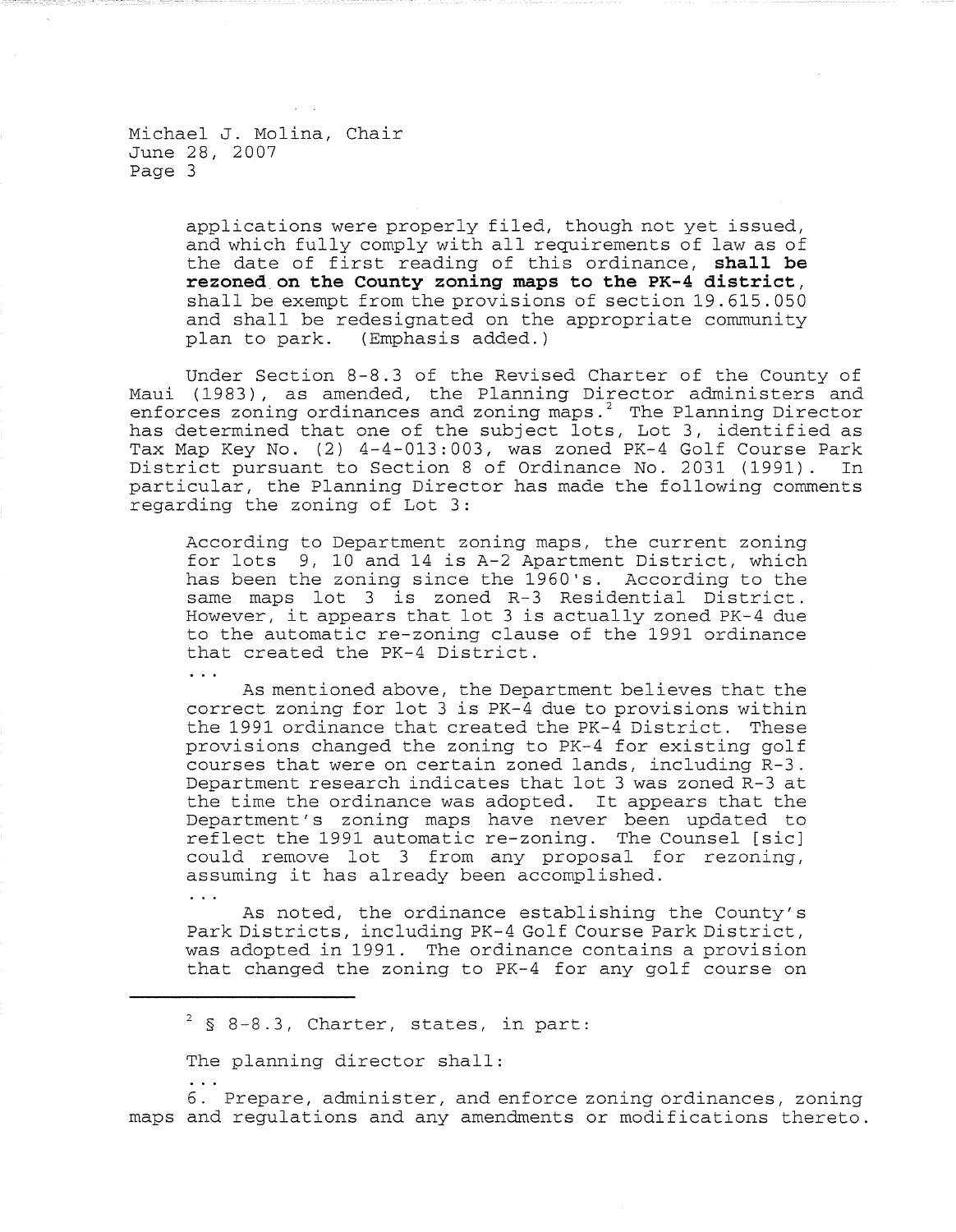> lands designated as State Agricultural, County Agricul tural, Interim, Residential or Hotel .... Apartment zoned lands, such as three of the subject properties, were not included in this automatic re-zoning.

Based on the facts referenced by the Planning Director, the accuracy of which we have assumed for purposes of this memorandum, Lot 3 (which was previously zoned R-3 Residential District and which constitutes part of the Kaanapali Golf Course) was rezoned PK-4 Golf Course Park District pursuant to Section 8 of Ordinance No. 2031 (1991). Therefore, Lot 3 may be omitted from the draft bill.4

## III. PROPERTIES RECORDED IN LAND COURT DO NOT NEED A METES AND BOUNDS DESCRIPTION TO BE SUFFICIENTLY DESCRIBED FOR ZONING PURPOSES

Exhibit "1" of the draft bill entitled "A BILL FOR AN ORDINANCE TO CHANGE THE ZONING FROM A-2 APARTMENT DISTRICT TO PK-4 GOLF COURSE PARK DISTRICT FOR PROPERTY AT KAANAPALI, MAUl, HAWAII

 $3$  Letter, dated November 8, 2005, from Michael W. Foley, Planning Director, to Robert Carroll, Chair, Land Use Committee, at  $2-4$ .

 $4$  Like the Planning Director, we do not interpret the first "and" in the first sentence of Section 8 of Ordinance No. 2031 (1991) as limiting the "automatic" zoning provision to those golf course lands that are in the State agricultural district *and* zoned agricultural, interim, residential, or hotel district. Such a reading would be inconsistent with the legislative intent of the ordinance and lead to an absurd result. Rather, we agree with the Planning Director in interpreting Section 8 to rezone golf course lands *either* in a State agricultural district or in a County-zoned agricultural, interim, residential, or hotel district. *See, e.g.,*  Kimball v. Sadaoka, 56 Haw. 675, 678 (1976) ("The use of the word "and" is not decisive.")

Further, in his November 8, 2005 letter, Planning Director Foley stated that" [t]he designation in the 1981 Lahaina Community plan was PK Park for all the properties, although lot 3 had some small portions designated B Business/Commercial." Because Section 8 of Ordinance No. 2031 (1991) not only rezoned golf course lands PK-4 Golf Course Park District, but also "redesignated [such lands] on the appropriate community plan to park", any portions of Lot 3 that were designated B Business/Commercial on the 1981 Lahaina Communi ty Plan map were redesignated Park pursuant to Ordinance No. 2031 (1991).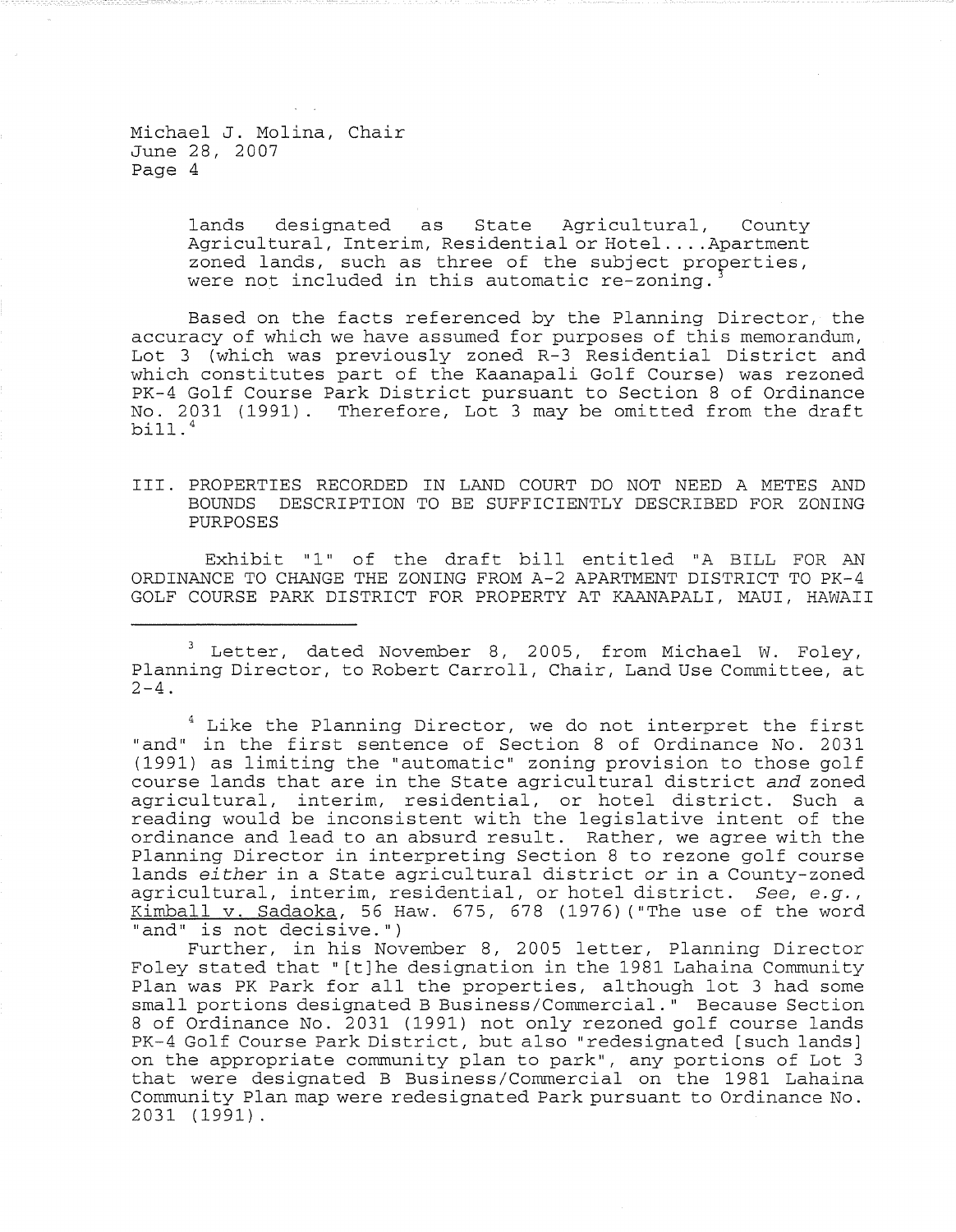reads as follows:

All of those certain pieces of lots of land, situated at Kaanapali, District of Lahaina, Island and County of Maui, State of Hawaii, described as follows:

LOT 22, area 1.009 acres, more or less, as shown on Map 3, filed in the Office of the Assistant Registrar of the Land Court of the State of Hawaii with Land Court Application No. 1744 of Pioneer Mill Company, Limited;

LOT 41, area 39.647 acres, as shown on Map 9, filed in the Office of the Assistant Registrar of the Land Court of the State of Hawaii with Land Court Application No. 1744 of Pioneer Mill Company, Limited;

LOT 69, area 1,391.547 square feet, as shown on Map 31, filed in the Office of the Assistant Registrar of the Land Court of the State of Hawaii with Land Court Application No. 1744 of Pioneer Mill Company, Limited; and

LOT 73-B, area 34.386 Acres, as shown on Map 77, filed in the Office of the Assistant Registrar of the Land Court of the State of Hawaii with the Land Court Application No. 1744 of Pioneer Mill Company, Limited.

For zoning purposes, property should be described with reasonable certainty and have definite boundaries so that the ordinance may be practically applied. $5$  Zoning boundaries should appear upon the zoning map with definiteness so that landowners may rely upon the map and ascertain permissible or prohibited uses.

Land Court property is registered pursuant to Chapter 501, Hawaii Revised Statutes, and is not described by metes and bounds; rather, such property is described by reference to a lot on a map in a Land Court Application.' A Land Court property description includes a lot number, map number, application number, and a transfer certificate of title (TCT) number. $\frac{1}{2}$ 

 $^7$  Hawaii Conveyance Manual (4th ed. 2001), at 2-19, 5-3, 5-4.

*8 Id.* 

 $^5$  McOuillin Mun. Corp. §25.89 (3 $^{\text{rd}}$  ed. 2000).

 $6 \overline{Id}$ .